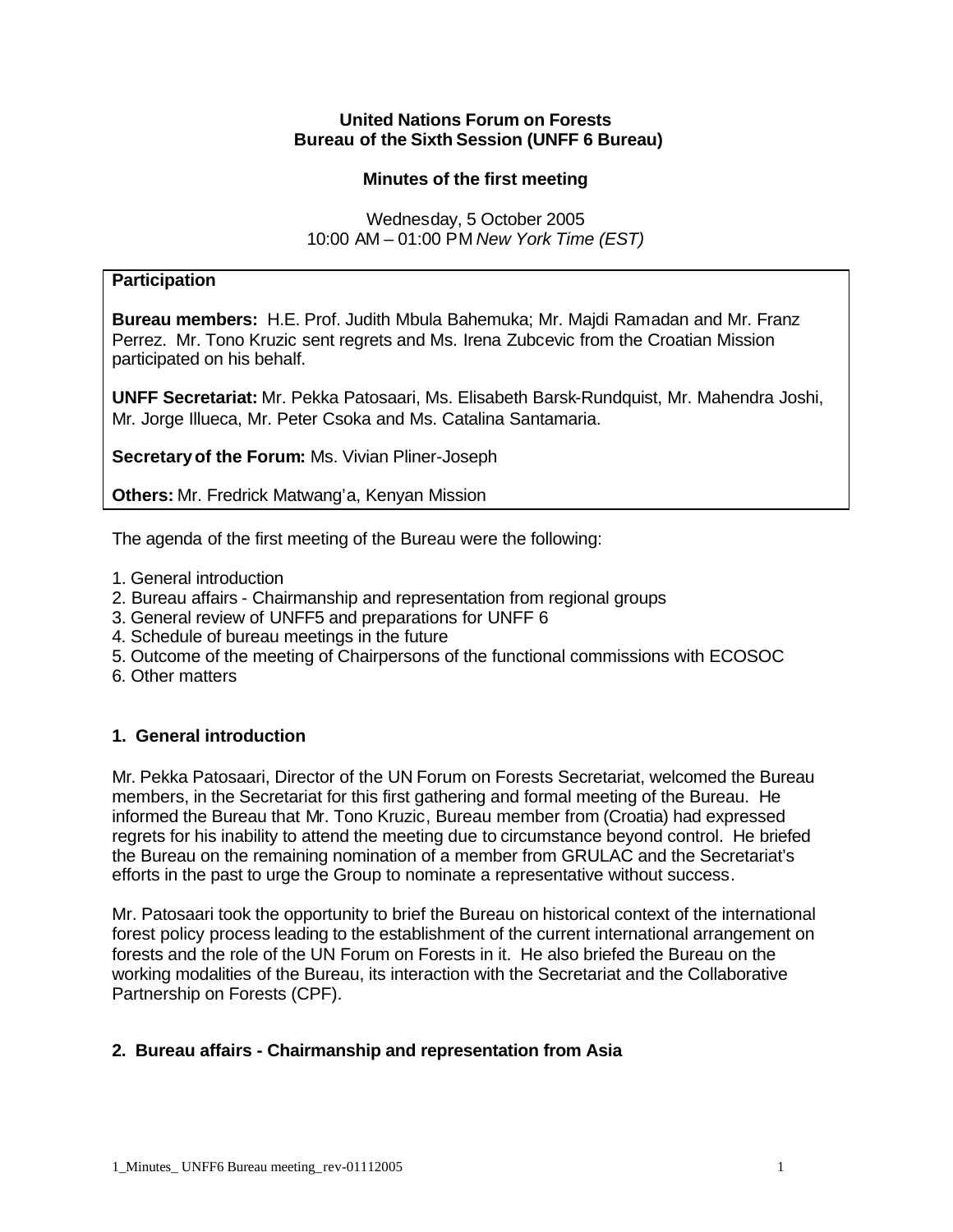As the Forum will formally elect the Chairman only at the opening day of its session on 13 February 2006 in New York, Mr. Patosaari requested the Bureau to consider nominating a Chairman from among the current members for guiding the deliberations of the Bureau. The Bureau members unanimously nominated Prof. Judith M. Bahemuka (Permanent Representative of Kenya to the United Nations, New York) to act as the Chair of the UNFF6 Bureau. Prof. Bahemuka accepted the invitation to chair the Bureau and thanked the Bureau members for their trust in her. She then chaired the rest of the meeting. The provisional agenda was adopted to proceed with the business of the meeting.

On the issue of the pending nomination from GRULAC, the Bureau members advised the Secretariat to continue following this matter up with the Group.

# **3. General review of UNFF5 and preparations for UNFF6**

The Bureau discussed the outcome of the fifth session and the challenges for the sixth session in reaching to a consensus. The Bureau acknowledged that there is a need to keep Member States as well as other stakeholders engaged and interested in UNFF. In this regard, the Bureau decided to regularly meet and review preparations for UNFF6. It discussed about the need to brief the regional/negotiating groups by the Bureau Chair and about the possibility to convening informal consultations in the future It would function on the principle of neutrality and transparency and focus mainly on procedural aspects of the preparations for UNFF6.

It expressed hope that the planned county-led initiative (CLI) titled, "Scoping for a future agreement on forests" on16-18 November 2005 in Berlin would provide an opportunity for useful discussions on some of the issues that would be formally negotiated at UNFF6. However, it understood that the CLI should not be considered a pre-session negotiation.

Learning from the lessons of the fifth session regarding the logistic constraints, the Bureau requested the UN Secretariat to ensure suitable conference facilities for the sixth session. The Secretariat and the Forum Secretary briefed the bureau on the arrangements made for the sixth session.

# **4. Schedule of bureau meetings in the future**

Considering the challenges ahead and limited available time, the Bureau agreed to a tentative schedule of future meetings and indicative targets. Such a schedule was expected to facilitate consultations and decision taking for the preparations of the session. The schedule also included other bureau activities, particularly the possible dates for briefing by the Chair to negotiating/regional groups and informal consultations. Main milestones of the schedule are the following:

- 1 November 2005: second meeting
- 28 November 2005: third meeting
- 29 November December 2005: possible briefings to negotiating/regional groups in New York
- Early January 2006: fourth meeting
- Early January 2006: possibility of informal consultations
- 27-28 Jan 2006: fifth meeting